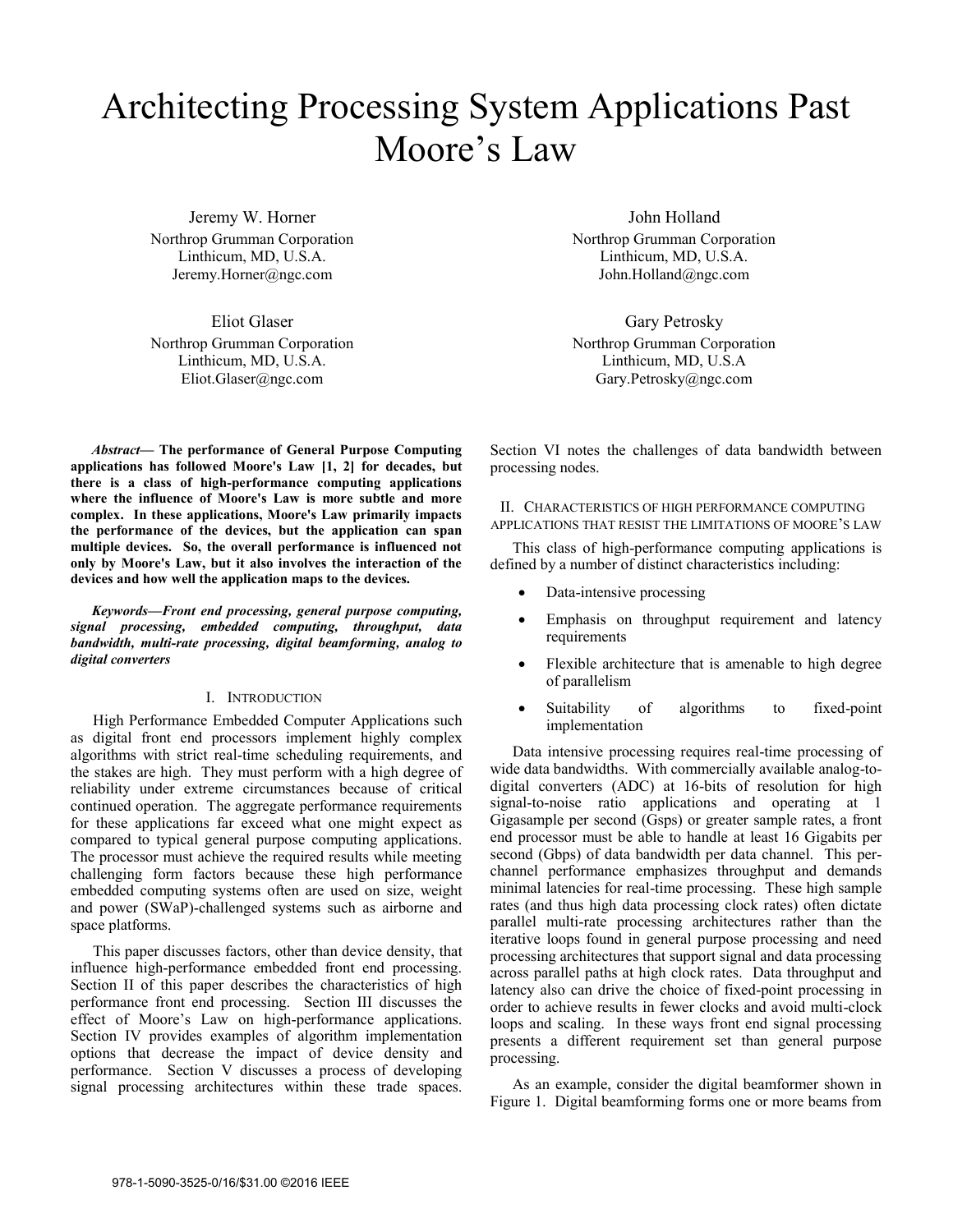sub-apertures of an antenna. In the figure the incoming wave front is received by each of the channels of the antenna, downconverted and A/D sampled. Digital beamforming uses time delays and/or frequency-specific phase shifts to steer the input channels so that each senses the same frequency and phase of the wave front. Key parameters for digital beamforming architectures are: input channels and sample rates, output beams, data bandwidth and pre-beamforming tuning and/or filtering requirements [3].



Fig. 1. Notional digital beamforming front end processing architecture

Figure 2 shows an example implementation of the digital beamformer. Using the example sample rates above, each ADC channel produces 16 Gbps of data. If the system is 16 channels, then total data bandwidth is 256 Gbps. The front end processing requires high data throughput and a high degree of predictability in data arrival at the beamforming stage in order to avoid large memories for data alignment.



Fig. 2. Example implementation of digital beamforming front end processing architecture

Predictable and consistent throughput performance (for both data and operations) must be maintained across all of the channels through any required channel processing before the

beamformer. This per-channel processing could include large polyphase filter banks to reduce beamforming bandwidth. The output beams represent another parallel data stream, which may require additional processing (pulse compression, etc.) before transmission to the back-end system.

## III. EFFECT OF MOORE'S LAW ON THESE HIGH PERFORMANCE APPLICATIONS

The most significant ways that Moore's Law impacts the high-performance computing application class are:

- The efficiency of each processing node in the system
- The ever-increasing amount of sensor data that needs to be processed
- The need for faster data interconnects to support the required sensor and processing rates, leading to multigigabit serial interfaces

The most visible effect of Moore's Law has been the exponential increase in memory density over the past 40 years. However, expanded memory capacity has little benefit to such high performance applications; the high processing rates and low latency requirements do not allow for storage and retrieval of any appreciable amount of data. Buffering intermediate results is needed for alignment and synchronization across the processor, but these memories are small and distributed amongst the processing nodes.

Moore's Law has had a profound effect on processor node efficiency. As processor nodes have gotten smaller and faster, the efficiency has increased – more operations done faster and with wider data widths. This has served as an enabler for increasingly complex processing and larger system front ends. Can the analog domain keep up?

While the digital domain has gotten all of the attention from Moore's Law, the Analog to Digital Converter (ADC) has hardly stood still. Smaller scaling of ADC device feature size is a partial contributor [5], but other factors responsible for much of the ADC performance increase include advanced converter topologies, lower operating voltages, reduced noise, improved linearity, and reduced clock jitter. Studies use several different "Figures of Merit" (FoM) to evaluate the increased performance of ADCs, due to the differences in converter types and associated performance specifications. FoMs evaluate conversion speed, resolution, power dissipation, effective number of bits (ENOB), dynamic range, bandwidth, and signal to noise (SN) ratio. Depending on which FoM is employed, ADC performance over the past 20 years has doubled between every 3 years to every 1.8 years [6]. It would seem that Moore's Law does extend to the ADC domain.

Processing density increased to the point where traditional parallel device interconnects were not able to keep up with the data transport requirements, necessitating the migration to high speed serial interconnects between processing nodes. Holt showed [7] that the device interconnect bandwidths have doubled about every four years. The result is that the multigigabit (MGT) interfaces needed to transport data are now critical features of high speed processing devices. ADCs are not immune from this development; the JESD204 standard was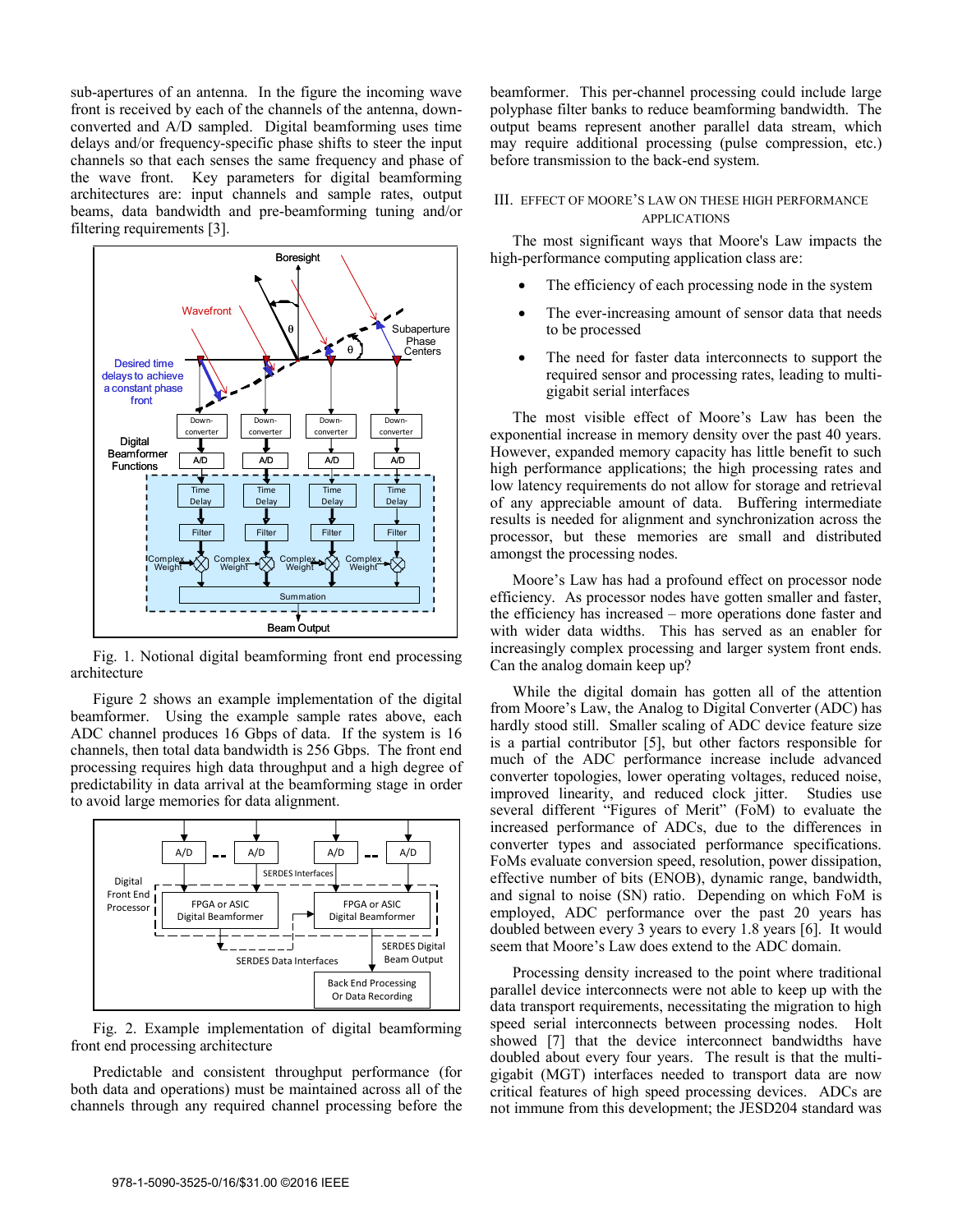developed to provide MGT serial interface between ADCs and processing devices.

## IV. THE INSULATING BARRIER BETWEEN MOORE'S LAW AND SYSTEM PERFORMANCE

The aggregate system performance required (Operations / Second) is based on the amount of data to be processed and the specific algorithms that must process the data. The ability for the algorithm to heavily influence the performance requirement coupled with the flexible architecture and the algorithm's amenability to parallelism translates into a reasonably significant insulating barrier between Moore's Law and the system performance especially when compared to the influence of Moore's Law to general purpose computing.

Processing architecture options are many and varied. Example implementation options for front end processing algorithms include:

- Algorithm implementation at the ADC sample rate
- Multi-rate processing techniques to distribute processing over multiple parallel channels
- Signal processing solutions such as dividing the channel signal bandwidth into subbands to be processed at lower subband sample rates.

Algorithm implementation at high ADC sample rates potentially reduces device resources or logic, but also can increase registers due to the pipelining required for processing at high clock rates.

Multi-rate processing distributes algorithm execution over multiple parallel processing channels. The amount of logic increases with each parallel processing channel (for example, double with a  $2<sup>nd</sup>$  channel, triples with a  $3<sup>rd</sup>$ , but this technique results in a lower overall clock rate, fewer registers for pipelining, and smaller clock distribution trees.

Channel signal subbanding uses digital signal processing such as a polyphase filter bank to divide the channel signal spectrum into subbands. Each subband can move through a separate processing chain, often independently, allowing partitioning and distribution of processing resources.

Note that these signal processing implementation choices do not result in a lower total processing throughput or lower total data bandwidth. The processing throughput and data bandwidth requirements for each implementation match the system requirement. These implementation choices provide a signal processing trade space for total logic resources, processing clock rates, processing pipeline structures, numbers of registers, clock trees levels and loading, levels of logic between registers, independent or dependent resource distribution and other factors. This robust trade space provides insulation between Moore's Law and system performance – successful implementation of a signal processing algorithm that meets system performance does not completely rely on the number of or density of transistors on a device.

## V. ARCHITECTING THROUGH THE LIMITATIONS OF MOORE'S LAW AND THE COUNTING THE COST

The efficiency gains provided by Moore's Law to each processing node in the system are important, but their influence is more subtle than is typically experienced by general-purpose computing. For these applications, the efficiency gains will primarily drive down the size, weight, and power (SWaP) requirements/characteristics of the system. This means that the raw aggregate performance limitations imposed by Moore's Law on the application are only significant if the required SWaP efficiency also becomes a limiting factor on the aggregate performance.

When implementing a processing system belonging to this class of high performance computing applications, there are techniques that can be applied which provide flexibility in mapping the algorithm to available hardware.

A previous paper [4] discusses a process, shown in Figure 3, that can produce multiple candidate architectures for partitioning an algorithm into available technologies while considering the strengths and weaknesses of each technology and the algorithm's requirements.

| Architecture Development Process |                                                                                                               |                                                                                               |                                                                                                               |                                                                                                                                                                              |
|----------------------------------|---------------------------------------------------------------------------------------------------------------|-----------------------------------------------------------------------------------------------|---------------------------------------------------------------------------------------------------------------|------------------------------------------------------------------------------------------------------------------------------------------------------------------------------|
|                                  | Requirements & Capabilities                                                                                   | Establish Trade Space                                                                         | Partitioning Trade                                                                                            | <b>Final Architecture Selection</b>                                                                                                                                          |
| System                           | Concept of Operations,<br>Reliability, Survivability,<br>Affordability                                        | Eliminate<br>Technologies that<br>violate System<br>Requirements                              | Cost/Benefit Analysis:<br>Maximizing Technology Resources within<br>Technology Limitations will minimize cost |                                                                                                                                                                              |
| Algorithm                        | Operations, Data<br>Dependancies, and<br>Processing Timeline                                                  | Develop and Rank<br><b>Evaluation Criteria</b><br>If required, Request<br>Requirements Relief | : Architectures that   from Candidates<br>: the Technology<br>Resources                                       | Identify Candidate   Select Architecture<br>map the Algorithm   Based on Established<br>Requirements into <b>HEvaluation</b> Criteria and<br>System Cost/Benefit<br>Analysis |
| Technology                       | Benefit:<br>Resources: (Logic, Memory, I/O)<br>Performance: Clock Frequency<br>COSt: Size, Weight, Power, NRE | <b>Identify Technology</b><br>Limitations                                                     |                                                                                                               |                                                                                                                                                                              |

Figure 3: Architecture development process

The following example will use this process to develop candidate architectures for a Digital Beamforming Application in order to illustrate that the raw aggregate performance limitations of a single processing node are not the limiting factor in implementing this high performance computing application.

- *System Requirements:* Process 18 channels of sub-banded data to form 4 output beams.
- *Algorithm Requirements:* 138 Giga-Operations/sec
- *Algorithm Data-Dependencies:* None exists between subbands, but a significant data dependency between output beams.
- *Candidate Architectures:* The optimal architecture minimizes the number of devices used to process the output beams for a given subband and increases the number of subbands processed in a given device until one of the resources of that is consumed.

We will now follow the architecture development process using the above information for two different candidate FPGAs. For this example, the first FPGA candidate, "FPGA X", will contain one half of the resources of the second FPGA candidate, "FPGA Y".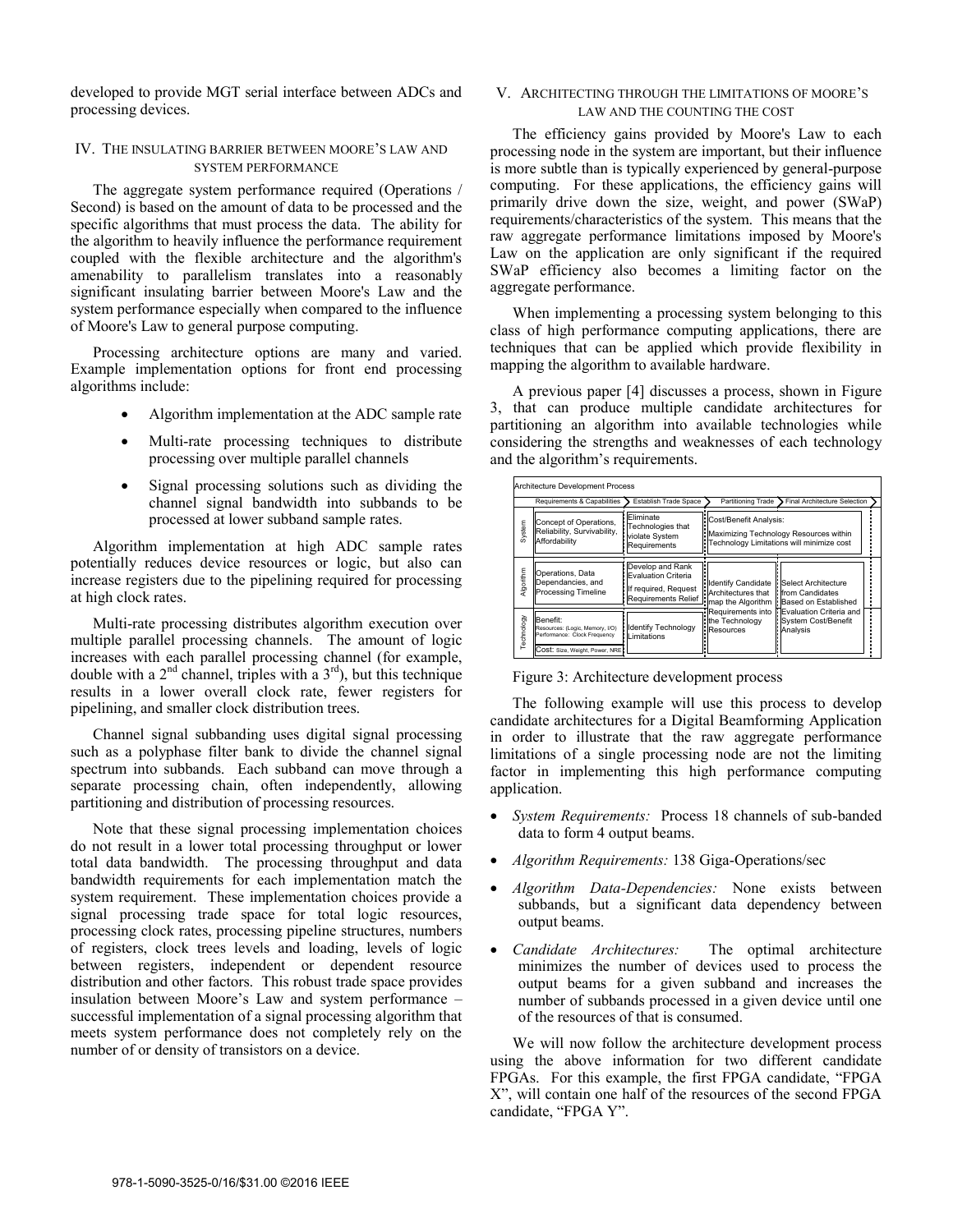The architecture in Figure 4 shows the result of the partitioning trade-off when using candidate "FPGA X". It minimizes the number of FPGAs required by maximizing the resource utilization of each FPGA within the I/O constraints of the FPGA technology. All output beam processing for a given subband is performed in the same FPGA – giving priority to the data dependency between beams. The amount of resources available in candidate "FPGA X", limit its processing ability to 34.5 Giga-Operations/sec. This candidate architecture, therefore, will require 4 FPGAs.



Figure 4: Block diagram of candidate architecture using "FPGA X"

The architecture in Figure 5 shows the result of the partitioning trade-off when using candidate "FPGA Y". It also minimizes the number of FPGAs required by maximizing the resource utilization of each FPGA within the I/O constraints of the FPGA technology. All output beam processing for a given subband is performed in the same FPGA – giving priority to the data dependency between beams. The amount of resources available in candidate "FPGA Y", limit its processing ability to 69 Giga-Operations/sec. This candidate architecture, therefore, will require 2 FPGAs.



Figure 5: Block diagram of candidate architecture using "FPGA Y"

This example shows that although the performance of "FPGA Y" is double that of "FPGA X", both technologies produced a candidate architecture that fully satisfied the system and algorithm requirements of high performance application. The only significant difference is that the use of "FPGA Y" resulted in the use of fewer components which would translate into a lower SWaP than could have been achieved when using "FPGA X".

As long as the overall system requirements support the resulting SWaP for both candidate architectures, the performance gains achieved with "Moore's Law" did not influence the ability to implement the required DBF application.

Moore's Law will improve the performance of a single node in the processing system, but since the requirements can be spread across multiple nodes, the performance improvements only cause the result to look different. It does not change the feasibility of implementing the capability. In this case, it would likely reduce the number of nodes in the processing system by increasing the processing rate in the multi-rate system. This will in turn drive down the size, weight, and power characteristics of the system.

The result is that a processing system implementation using newer processing nodes can meet more aggressive customer SWaP requirements when compared with implementations using older hardware, or the implementation can achieve the legacy SWaP requirements with lower risk.

Because architectural and algorithmic trade-offs can be applied to enable the use of a wide range of hardware devices, the relative importance of each device's performance is deemphasized, as long as the system requirements are met. This SWaP flexibility allows for performance to improve over time while maintaining the same SWaP, or it allows for the SWaP to be reduced over time while maintaining the same performance.

It should be noted, however, that some severely SWAPchallenged platforms do not have this same SWaP flexibility due to hard limits which bound the SWaP constraints that can be flowed down to sensors and applications. These hard limits act like a cliff function that excludes the deployment of certain applications because no practical implementation is viable until single-node performance achieves a critical level of capability. Reaching this critical level of capability, through the advancement that comes with Moore's Law, will then enable applications that could not previously be considered.

## VI. THE SHAPING INFLUENCE OF DATA MOBILITY IN SYSTEM **DESIGN**

Perhaps, the most significant influence to the system design is the ability to move data throughout the system as needed. It is possible, to a large degree, to add processing nodes to a system to meet performance requirements, but the limitations on data movement between the processing nodes can quickly undermine the value of each additional processing node.

Moving the increasing amount of data between processing nodes has continually presented challenges of increasing complexity. Whether communicating chip-to-chip, across a backplane, or through copper or fiber optic cables, reliability to meet the environmental conditions, added to the signal integrity requirements for high speed serial data transfers, offers the designers some unique challenges.

Available FPGAs and ASICs today provide large quantities of multi-gigabit serial data paths reaching speeds of 28 Gbits per second and above. Some new techniques embed two or more bits per symbol at these rates, to add to the complexity and importance of maintaining signal integrity. Designing transmission media to successfully pass this data by preserving its signal integrity requires an understanding of the environment, distance of travel, data rates, and materials involved.

For chip-to-chip and across backplane transmissions, important factors to manage are signal strength and integrity, line losses, noise immunity, reflections or ringing, and media